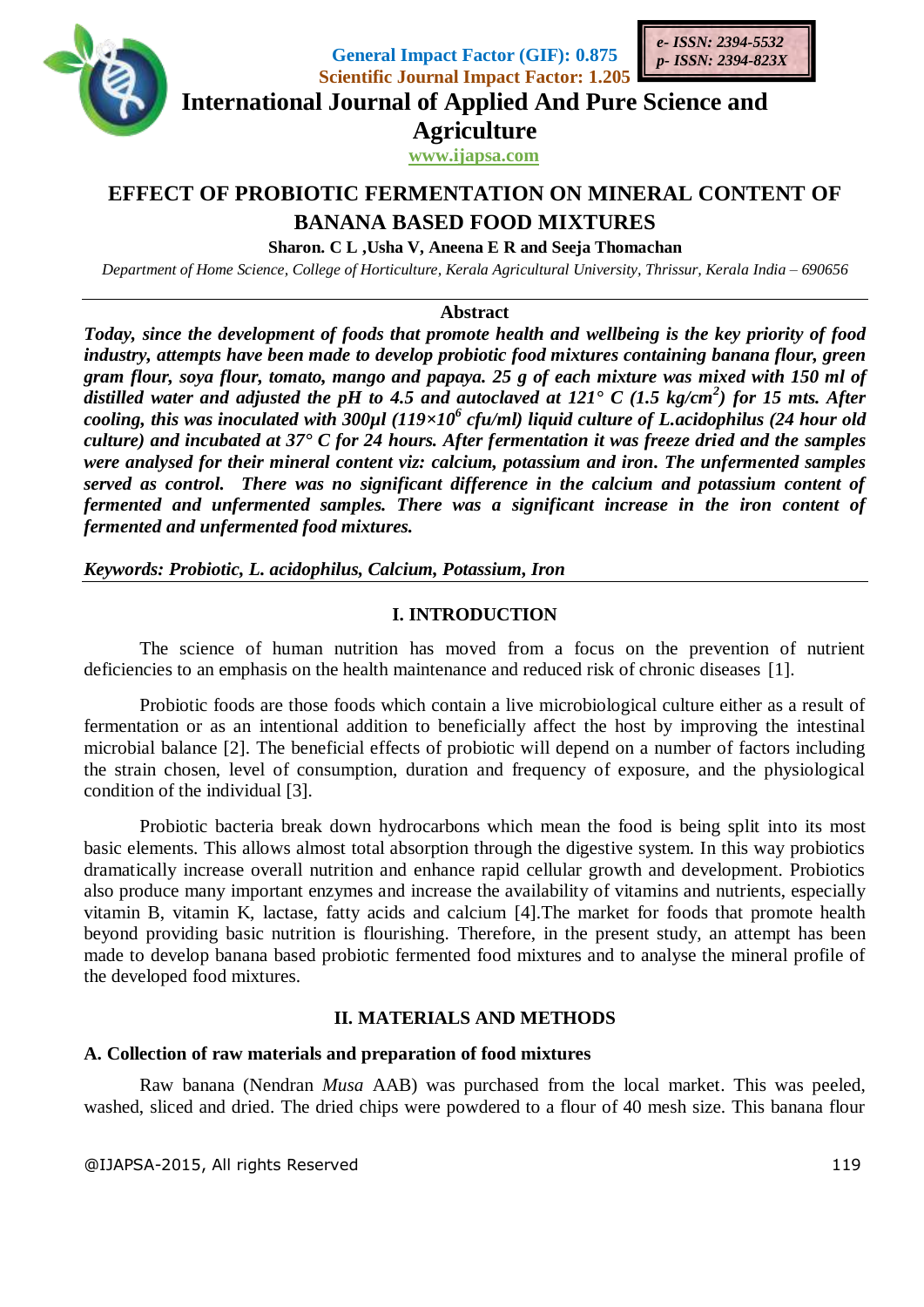was used as a source of starch in all food mixtures. The foods selected for developing the probiotically fermented food mixtures were defatted soya flour and green gram flour (as source of protein in the food mixture), mango, papaya and tomato and these foods were purchased from the local market.

In the present study, *L.acidophilus* was used as the probiotic culture for the fermentation of food mixtures. Pure cultures of *L.acidophilus* (MTCC 447) used was obtained from Institute of Microbial Technology (IMTECH), Chandigarh

## **B. Development of food mixtures**

The food mixture was fermented under optimum conditions with a control.

2.1. Autoclaved and fermented food mixture (FFM): The food mixture (25g) was mixed with 150ml water and stirred to obtain uniform slurry. Adjusted the pH to 4.5 and autoclaved at  $121^{\circ}$  C (1.5 kg/cm<sup>2</sup>) for 15 mts. After cooling this was inoculated with 300µl(119×10<sup>6</sup> cfu/ml) liquid culture of *L.acidophilus* ( 24 hour old culture) and incubated at 37° C for 24 hours. After fermentation it was freeze dried.

2.2. Autoclaved and unfermented food Mixture (UFFM): The food mixture (25g) was mixed with 150ml water and stirred to obtain uniform slurry. Adjusted the pH to 4.5 and autoclaved at  $121^{\circ}$  C (1.5 kg/cm2) for 15 mts. After cooling it was freeze dried.

## **C. Mineral content of fermented and unfermented food mixtures**

Calcium was estimated by titration method with EDTA [5]. Five ml of diacid extract made upto 100 ml was taken and added 100 ml water, 10 drops of hydroxylamine, 10 drops of triethanol amine and 2.5 ml of NaOH and 10 drops of calcone. Then it was titrated with EDTA till the appearance of permanent blue colour. It was expressed in mg per 100 g of the sample.

The estimation of potassium was done using a flame photometer [6]. One gram of the digested solution was made up to 25 ml and read directly in a flame photometer. The potassium content was expressed in mg per 100 gm of the sample.

Iron was estimated by Atomic Absorption Sectrophotometric method using the diacid extract prepared from the sample [7].

### **III. RESULTS AND DISCUSSION**

The foods selected for developing the probiotically fermented food mixtures were banana flour, defatted soya flour, green gram flour ripe mango, papaya and tomato. Fourteen food mixtures with various combinations were prepared and presented in Table1. All the food mixtures contained 60-70 percent banana as the major constituent and 20 percent of either defatted soya flour or green gram flour. Fruit pulps viz mango, papaya and tomato either singly or in combination were present in  $10 - 20$  per cent levels.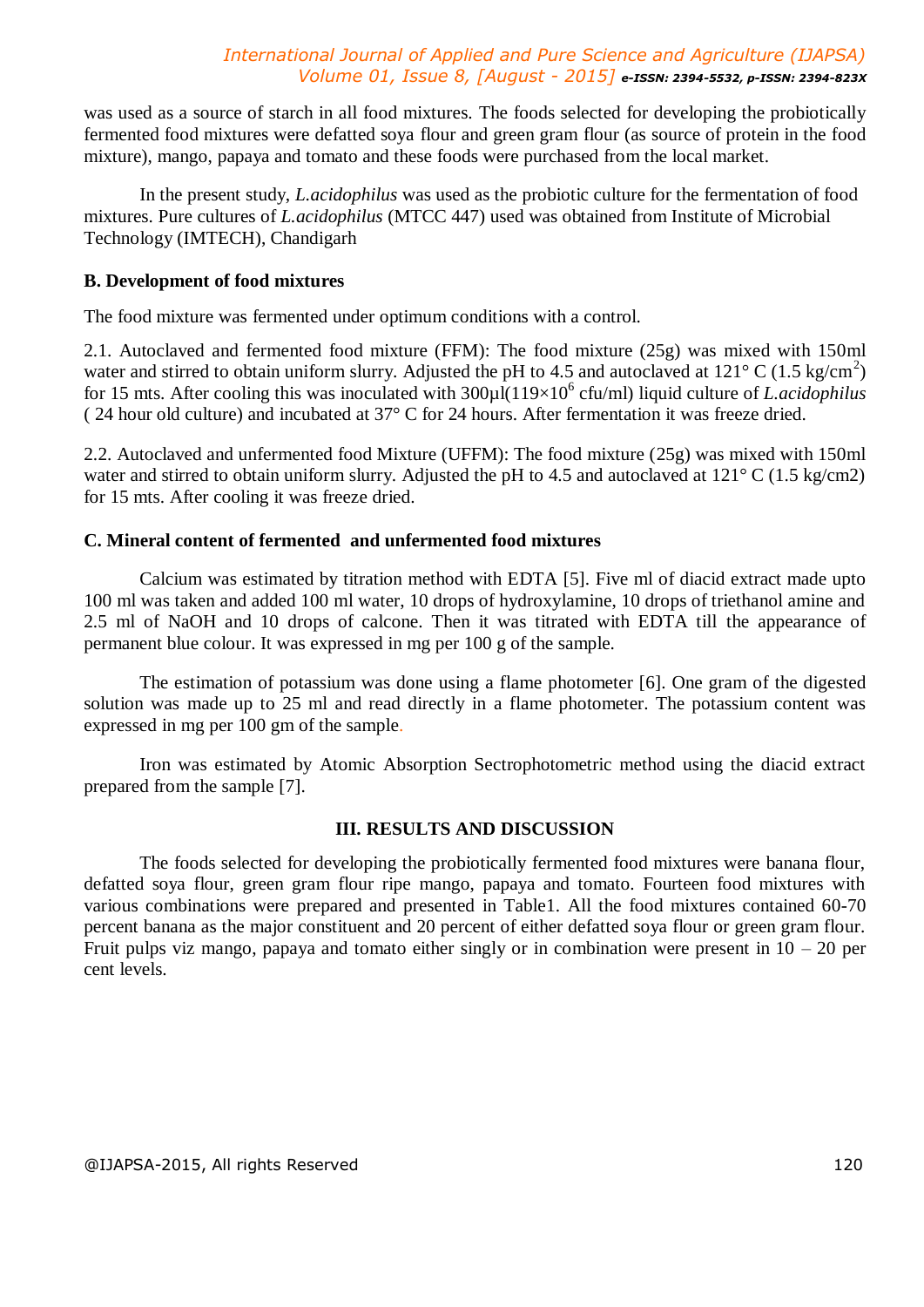| <b>Food mixtures</b> | <b>Combinations</b> (percent)       |  |  |
|----------------------|-------------------------------------|--|--|
| (Treatments)         |                                     |  |  |
| $T_1$                | $B-70$ , $DS-20$ , $M-10$           |  |  |
| T <sub>2</sub>       | B-60, DS-20, P-20                   |  |  |
| $T_3$                | B-60, DS-20, T-20                   |  |  |
| T <sub>4</sub>       | B-70, GG-20, M-10                   |  |  |
| $T_5$                | B-70, GG-20, P-10                   |  |  |
| $T_6$                | B-60, GG-20, T-20                   |  |  |
| $T_7$                | $B-60$ , DS-20, M-10, P-10          |  |  |
| $T_8$                | $B-60$ , DS-20, M-10, T-10          |  |  |
| T <sub>9</sub>       | $B-70$ , $DS-20$ , $P-5$ , $T-5$    |  |  |
| $T_{10}$             | B-60, GG-20, M-10, P-10             |  |  |
| $T_{11}$             | B-70, GG-20, M-5, T-5               |  |  |
| $T_{12}$             | B-60, GG-20, P-10, T-10             |  |  |
| $T_{13}$             | B-70, DS-20, M-3.34, P-3.34, T-3.34 |  |  |
| $T_{14}$             | B-70, GG-20, M-3.34, P-3.34, T-3.34 |  |  |

| Table 1. Food combinations in the fourteen food mixtures |  |
|----------------------------------------------------------|--|
|----------------------------------------------------------|--|

B- Banana, DS- Defatted soya flour, GG- Green gram flour, M- Mango, T-Tomato, P-Papaya

#### **Mineral content in fermented and unfermented food mixtures**

There was a significant difference in the calcium content of FFM As revealed in Table 2.  $T_3$  had the highest calcium content of 69.70 mg/100g whereas  $T_{10}$  and  $T_{12}$  showed the least calcium content of 43.82 mg/100g. High potassium content was observed in all FFM which varied from 304.67 mg in  $T_2$  to 492.67 mg/100g in  $T_6$  and  $T_{10}$  and the difference in the potassium content observed in FFM were significant. Iron content of FFM ranged from 6.04mg in  $T_5$  to 6.99mg/ 100 g in  $T_1$  and the difference in iron content was also found to be significant

| <b>Treatments</b> | Calcium               | <b>Potassium</b>      | <b>Iron</b>          |
|-------------------|-----------------------|-----------------------|----------------------|
|                   |                       |                       |                      |
| $T_1$             | $67.77$ <sup>j</sup>  | $305.33^{h}$          | $6.99^{a}$           |
| T <sub>2</sub>    | $67.31$ <sup>de</sup> | $304.67$ <sup>i</sup> | 6.33 e               |
| $T_3$             | $69.70$ <sup>a</sup>  | 396.67 $d$            | 6.79 <sup>c</sup>    |
| $T_4$             | $43.92$ <sup>i</sup>  | 483.00 <sup>j</sup>   | 6.32 e               |
| $T_5$             | $44.71$ $8$           | 468.00 k              | 6.04 h               |
| $T_6$             | $46.90$ <sup>f</sup>  | $492.67$ <sup>a</sup> | $6.13$ $\frac{8}{1}$ |
| $T_7$             | $68.25^{b}$           | $307.33$ $8$          | $6.13$ $\frac{8}{1}$ |
| $\rm T_8$         | $66.94$ <sup>e</sup>  | $313.67$ <sup>f</sup> | $6.26$ <sup>f</sup>  |
| T <sub>9</sub>    | 69.12 <sup>a</sup>    | 306.00 e              | $6.24$ <sup>f</sup>  |
| $T_{10}$          | $43.82$ <sup>j</sup>  | $492.67^{a}$          | $6.72$ <sup>a</sup>  |
| $T_{11}$          | 44.22 $^{\rm h}$      | 486.00 <sup>b</sup>   | 6.85 <sup>b</sup>    |
| $T_{12}$          | $43.82$ <sup>j</sup>  | 482.00 $\degree$      | $6.66$ <sup>d</sup>  |
| $T_{13}$          | $67.41$ <sup>cd</sup> | 317.00 e              | $6.97$ <sup>a</sup>  |
| $T_{14}$          | 45.00~ <sup>g</sup>   | 487.00 $^{\rm b}$     | $6.28$ <sup>f</sup>  |

*Table 2. Calcium, potassium and iron in fermented food mixtures (mg/100g)*

Values are mean of three independent determinations

Values with same superscript do not have significant difference

DMRT column wise comparison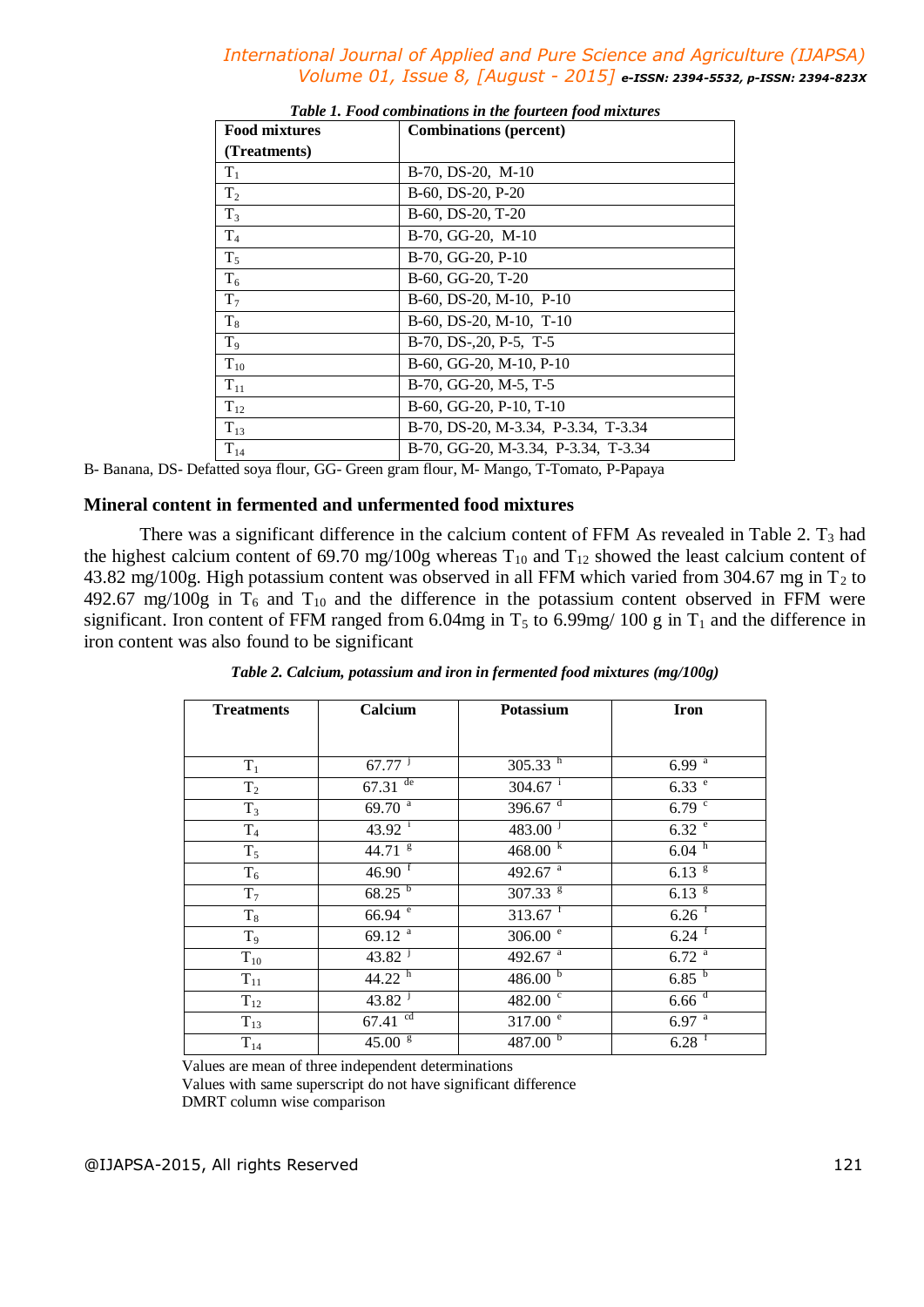| <b>Treatments</b> | Calcium               | Potassium              | <b>Iron</b>         |
|-------------------|-----------------------|------------------------|---------------------|
| $T_1$             | $67.693$ <sup>d</sup> | $304.333^{h}$          | $6.90^{a}$          |
| $\rm T_2$         | $67.283$ <sup>e</sup> | $308.333$ <sup>g</sup> | 6.32 <sup>d</sup>   |
| $T_3$             | $69.233^{b}$          | $393.333$ <sup>e</sup> | $6.77^{b}$          |
| $\rm T_4$         | $43.697$ <sup>J</sup> | 484.667 $b$            | 6.23 e              |
| $T_5$             | $44.640$ <sup>g</sup> | 468.000 <sup>d</sup>   | $6.04~^{\rm g}$     |
| $\mathrm{T}_6$    | $46.570$ <sup>a</sup> | 497.333 <sup>a</sup>   | $6.15$ <sup>f</sup> |
| $T_7$             | 67.400 e              | $307.000$ <sup>a</sup> | $6.17$ <sup>f</sup> |
| $\rm T_8$         | $66.550$ <sup>a</sup> | $313.000$ <sup>f</sup> | 6.26 e              |
| T <sub>9</sub>    | $68.843^{a}$          | $312.667$ <sup>T</sup> | $6.21$ <sup>e</sup> |
| $T_{10}$          | 44.277 h              | $495.000$ <sup>a</sup> | $6.73$ <sup>a</sup> |
| $\mathrm{T}_{11}$ | $43.887$ <sup>1</sup> | 486.333 $b$            | $6.74^{b}$          |
| $T_{12}$          | 43.360 k              | 481.333 °              | $6.62^{\circ}$      |
| $T_{13}$          | $66.817$ <sup>a</sup> | $316.000^{\circ}$      | $6.85$ <sup>a</sup> |
| $T_{14}$          | 45.037 $^{\circ}$     | 487.000 <sup>b</sup>   | $6.23$ <sup>e</sup> |

*Table 3. Calcium, potassium and iron in unfermented food mixtures (mg/100g)*

Values are mean of three independent determinations

Values with same superscript do not have significant difference DMRT column wise comparison

A significant difference in the calcium content of UFFM was noted, which ranged between 43.36 mg/100g in  $T_{12}$  and 69.23mg/100g in  $T_3$ . Potassium content ranged between 304.33mg/100g in  $T_1$  and  $497.33$ mg/100g in T<sub>6</sub> and the difference was significant. Iron content also showed a significant difference which ranged from 6.04mg/100g in  $T_5$  to 6.90 mg/100g in  $T_1$ . Thus a significant variation was observed in the mineral content of UFFM.

FFM and UFFM were statistically compared for their calcium, potassium and iron by applying independent sample't' test and is presented in Table 4.

| <b>Methods</b>         | Calcium(mg) | Potassium(mg) | $\mathbf{Iron}(mg)$ |
|------------------------|-------------|---------------|---------------------|
| <b>FFM</b>             | 56.35       | 403.00        | 6.481               |
| <b>UFFM</b>            | 56.09       | 403.81        | 6.445               |
| <b>Mean difference</b> | 0.257       | $-0.809$      | 0.036               |
| t value                | 0.100       | $-0.043$      | 1.957               |
| <b>Significance</b>    | 0.921       | 0.966         | .0001               |
|                        | <b>NS</b>   | NS            |                     |

*Table 4. Calcium, potassium and iron in fermented and unfermented food mixtures*

There was no significant difference in the calcium and potassium content of fermented and unfermented samples. There was a significant increase in the iron content of FFM than UFFM. A similar result was reported regarding the mineral content in fermented foods [8] in which Rice-dehulled blackgram blends were developed and fermented with whey at 35 °C for 18 h and did not significantly change the total amount of calcium, phosphorus, and iron present in the blends. On the other hand, the HCl-extractability of calcium, phosphorus, and iron was enhanced considerably after whey incorporation and fermentation of cereal-legume blends.